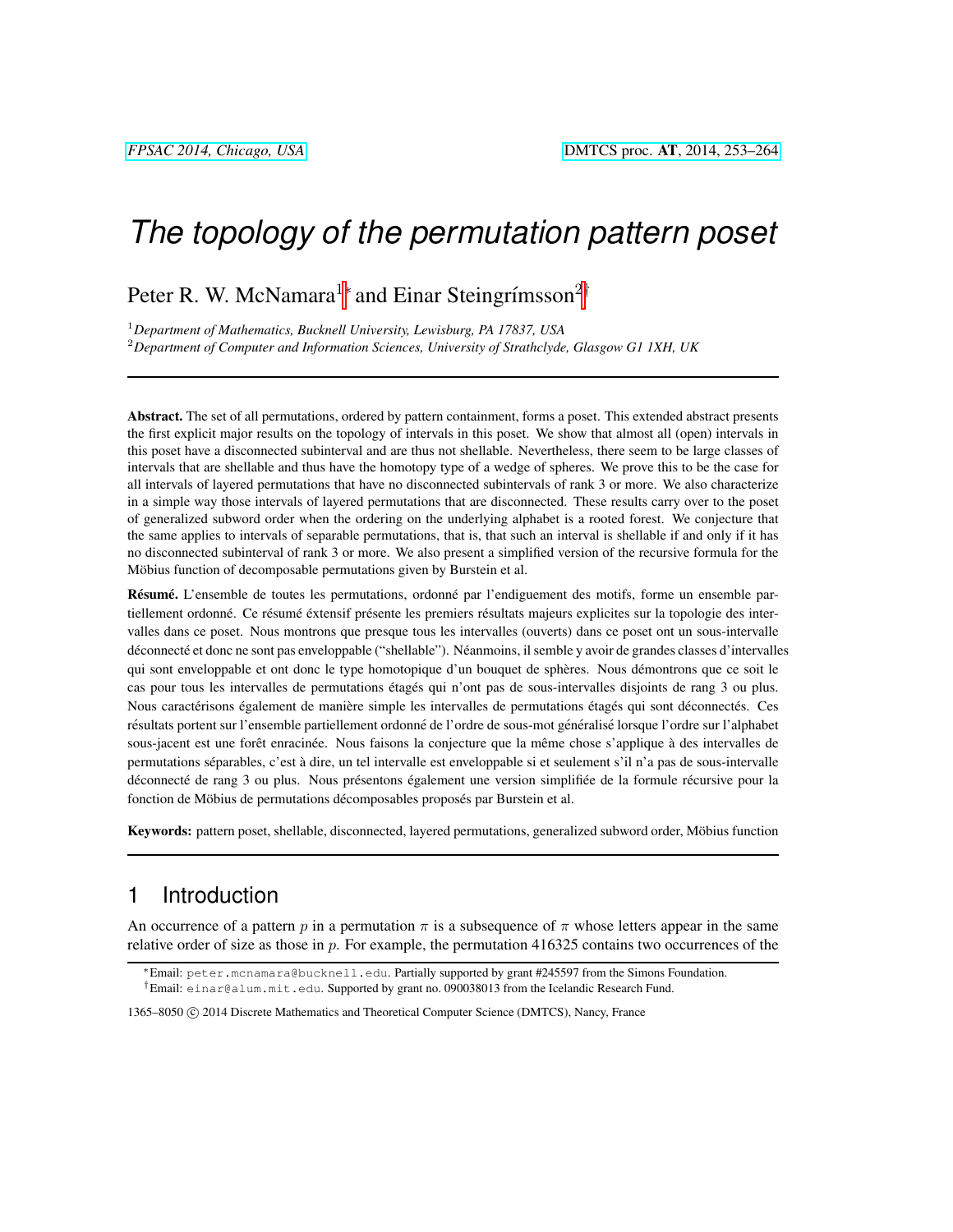pattern 231, in 463 and 462. The origin of the study of permutation patterns can be traced back a long way. In the 1960s and 70s the number of permutations of length  $n$  avoiding (having no occurrence of) any one of the six patterns of length 3 was determined by Knuth [\[Knu75,](#page-11-0) Exercise 2.2.1.5] and Rogers [\[Rog78\]](#page-11-1). In all of these cases, which are easily seen to fall into two equivalence classes, the numbers in question turn out to be the *n*-th Catalan number. In a seminal 1985 paper, Simion and Schmidt [\[SS85\]](#page-11-2) then did the first systematic study of pattern avoidance, and established, among other things, the number of permutations avoiding any given set of patterns of length 3. In the last two decades this research area has grown steadily, and explosively in recent years, with several different directions emerging. For a recent comprehensive survey see [\[Kit11\]](#page-11-3), and [\[Stear\]](#page-11-4) for an overview of the latest developments.

It is easy to see that pattern containment defines a poset (partially ordered set)  $\mathcal P$  on the set of all permutations of length n for all  $n > 0$ . This poset is the underlying object of all studies of pattern avoidance and containment. A classical question about any combinatorially defined poset is what its Möbius function is. A generalization of that question concerns the topology of the (order complexes of) intervals in P, since the Möbius function of an interval  $I = [a, b]$  in P equals the reduced Euler characteristic of the topological space determined by the order complex  $\Delta(I)$ , whose faces are the chains of the open interval  $(a, b)$ . In particular, we would like to know the homology and the homotopy type of intervals in P.

The first results on the Möbius function of intervals of  $P$  were obtained by Sagan and Vatter [\[SV06\]](#page-11-5), who used discrete Morse theory to compute the Möbius function for the poset of layered permutations; as they pointed out, this poset is easily seen to be isomorphic to a certain poset they studied of compositions of an integer. Later results about the Möbius function of  $P$  have been obtained by Steingrímsson and Tenner [\[ST10\]](#page-11-6) and by Burstein et al. [\[BJJS11\]](#page-10-0), the latter of which gave an effective formula for the Möbius function of intervals of separable permutations (those avoiding both of the patterns 2413 and 3142) and reduced the computation for decomposable permutations (those non-trivially expressible as direct sums) to that for indecomposable ones. Recently, Smith [\[Smi13\]](#page-11-7) obtained the first systematic results for several classes of intervals of indecomposable permutations, including those intervals  $[1, \pi]$ where  $\pi$  is any permutation with exactly one descent.

In this extended abstract we present what seem to be the first major results on the topology of intervals I in  $P$ . (Although bounds on Betti numbers can be inferred from the results of Sagan and Vatter [\[SV06\]](#page-11-5), they did not present any explicit such results.) As is conventional in topological combinatorics, we will say that I has a property if the topological space determined by  $\Delta(I)$  has that property. As is so often the case, our results on the topology of intervals are mostly based on showing that they are shellable. This implies that these intervals have the homotopy type of a wedge of spheres, where all the spheres are of the top dimension, that is, the same dimension as  $\Delta(I)$ , and the homology is thus only in the top dimension. In that case, the number of spheres equals, up to a sign depending only on rank, the Möbius function of the interval.

We first characterize those intervals that are disconnected, since an interval with a disconnected subinterval of rank at least 3 is certainly not shellable. An example of a disconnected interval is given in Figure [1.1.](#page-2-0) If a disconnected subinterval has rank at least 3 we qualify it as being *non-trivial*, since such a subinterval prevents an interval containing it from being shellable, as shown by Björner [Bjö80, Prop. 4.2]. (Note that an interval of rank 2 that is not a chain is disconnected, but shellable since its order complex is 0-dimensional.) It turns out that "almost all" intervals in  $P$  have non-trivial disconnected subintervals and are thus not shellable. More precisely, given any permutation  $\sigma$ , the probability that the interval  $[\sigma, \tau]$ has such a disconnected subinterval, for a randomly chosen permutation  $\tau$  of length n, goes to one as n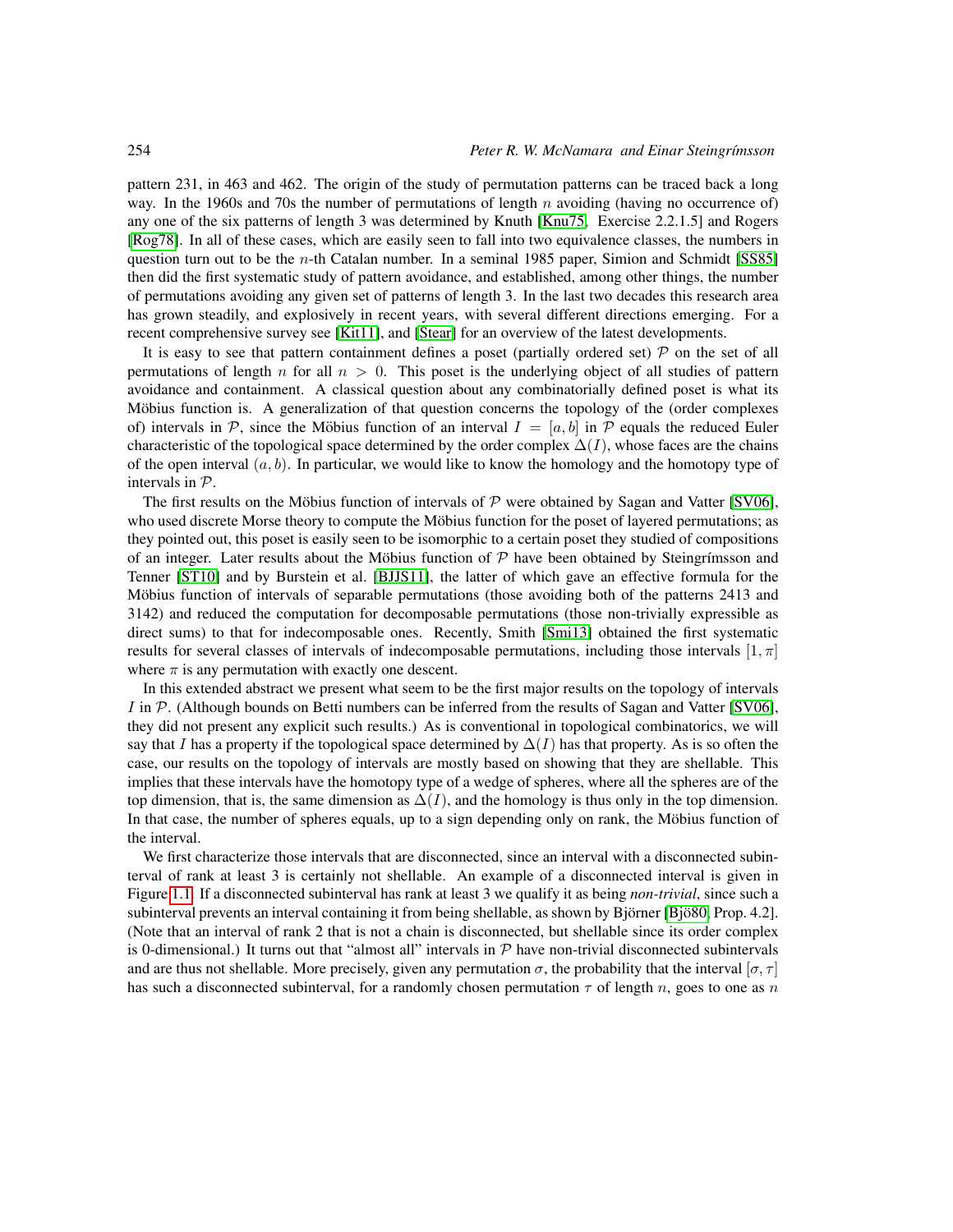

<span id="page-2-0"></span>Fig. 1.1: The disconnected interval [1342, 1342675]

goes to infinity. Shellable intervals are thus, in this sense, an exception to the general rule. This seems to be just one manifestation of a more general property of  $P$ : it seems to be very hard to get a grip on its generic intervals. Even so, there are various substantial classes of intervals where results have been pried out in recent years, and almost certainly more is to come.

We give a very simple characterization of those intervals of layered permutations that are disconnected. This allows us to determine which intervals of layered permutations have no non-trivial disconnected subintervals and, in contrast to statements in the previous paragraph, we show that all such intervals are shellable. We conjecture that the same is true for intervals of separable permutations, that is, that the only obstruction to shellability of such an interval is a non-trivial disconnected subinterval.

We also present a unified (and simplified) version of the two fundamental propositions in [\[BJJS11,](#page-10-0) Propositions 1 and 2], which reduce the computation of the Möbius function for decomposable permutations to a computation involving their components.

The extended abstract is organized as follows. In Section [2](#page-2-1) we collect some necessary definitions and observations. In Section [3](#page-3-0) we show that almost all intervals in  $P$  are non-shellable. In Section [4](#page-4-0) we show that disconnectivity is preserved under certain operations on intervals, and give conditions for these operations to actually give intervals isomorphic to the original ones. In Section [5](#page-6-0) we give necessary and sufficient conditions for an interval of layered permutations to be disconnected, and show that having no non-trivial disconnected subintervals implies (and hence is equivalent to) shellability. In fact, our results here apply to a more general situation, namely to generalized subword order (see, for example, [\[MS12,](#page-11-8) [SV06\]](#page-11-5)) where the underlying poset is a rooted forest. In Section [6](#page-8-0) we give a unified (and simplified) version of the two fundamental recursive formulas in [\[BJJS11\]](#page-10-0) for the Mobius function ¨ of intervals  $[\sigma, \tau]$  where  $\tau$  is decomposable. Finally, in Section [7,](#page-9-0) we mention some open problems and questions. The full proofs of the results appearing here, and some further results, can be found in [\[MS\]](#page-11-9).

### <span id="page-2-1"></span>2 Preliminaries

In this section, we establish terminology and notation that we will use repeatedly.

The letters of all our permutations  $\pi$  are positive integers, and we use  $|\pi|$  to denote the number of letters in  $\pi$ . As mentioned above, the definition of the partial order in the poset  $\mathcal P$  refers only to the relative order of size of letters in permutations. Thus, deleting different letters from a given permutation can result in the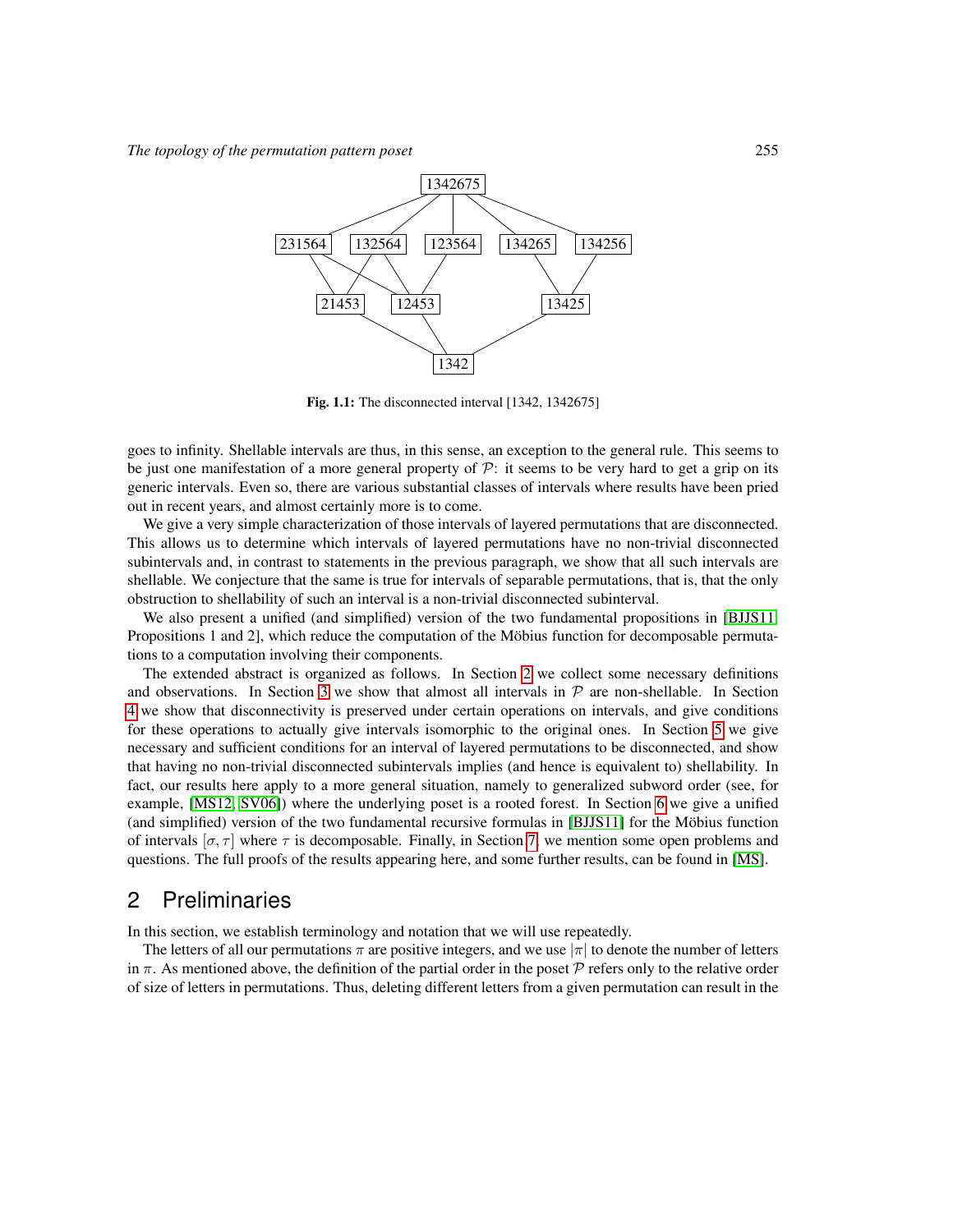same element of  $\mathcal P$ , such as when we delete either the 2 or the 3 from 416325. The resulting permutations, 41635 and 41625, are said to be order *isomorphic*, and they have the same *standard form*, namely 31524, since 31524 is the (only) permutation of  $\{1, 2, 3, 4, 5\}$  whose letters appear in the same order of size as in 41635 and 41625. The map that takes a permutation to its standard form is referred to as *flattening*.

The *direct sum* of two permutations  $\alpha$  and  $\beta$ , denoted  $\alpha \oplus \beta$ , is the concatenation of  $\alpha$  and  $\beta'$ , where  $\beta'$ is obtained from β by adding to each of its letters the largest letter of  $\alpha$ . The *skew sum* of  $\alpha$  and  $\beta$ , denoted  $\alpha \in \beta$ , is the concatenation of  $\alpha'$  and  $\beta$ , where  $\alpha'$  is obtained from  $\alpha$  by adding to each of its letters the largest letter of  $\beta$ . In particular, if  $\alpha$  and  $\beta$  are in standard form, then so are  $\alpha \oplus \beta$  and  $\alpha \ominus \beta$ . For example, if  $\alpha = 213$  and  $\beta = 3142$ , then  $\alpha \oplus \beta = 2136475$  and  $\alpha \ominus \beta = 6573142$ . We say that a permutation is *decomposable* (respectively *skew decomposable*) if it is the direct sum (resp. skew sum) of two nonempty permutations, otherwise it is *indecomposable* (resp. *skew indecomposable*). Clearly, every permutation has a unique *finest* decomposition, that is, a decomposition into the maximum number of indecomposable components. Note that a permutation cannot be both decomposable and skew decomposable, so every permutation is either indecomposable or skew indecomposable (or both).

As always in posets, the closed interval  $[\sigma, \tau]$  in P is the set  $\{\pi \mid \sigma \leq \pi \leq \tau\}$ , and the open interval  $(\sigma, \tau)$  (the *interior of*  $[\sigma, \tau]$ ) is the set  $\{\pi \mid \sigma < \pi < \tau\}$ , where "<" and "'s" have the usual meaning. When we talk about topological properties of an interval  $I = [\sigma, \tau]$  such as connectedness and shellability (to be discussed later), the interval inherits these properties from the topological space determined by the *order complex* of the open interval  $(\sigma, \tau)$ , that is, from the simplicial complex whose faces are the chains of ( $\sigma, \tau$ ). We denote this order complex by  $\Delta(I)$  or by  $\Delta(\sigma, \tau)$ . The *rank* of a closed interval [ $\sigma, \tau$ ] is one less than the maximum possible number of elements in a chain  $\sigma < \pi_1 < \pi_2 < \cdots < \pi_k < \tau$  and the rank of an element  $\pi \in [\sigma, \tau]$  is the rank of  $[\sigma, \pi]$ . When we talk about the rank of a subinterval  $[\sigma', \tau']$ or  $(\sigma', \tau')$ , we always mean the rank of the closed interval, although topological properties of such an interval are determined by  $(\sigma, \tau)$ , as mentioned above.

We do not state the definition of shellability here since we have already stated the facts we need about shellability: that shellability of an interval completely determines its topology (a wedge of spheres of the top dimension), that disconnected intervals of rank at least 3 are not shellable, and that an interval of a poset is not shellable if it contains a subinterval that is not shellable. Our technique for showing shellability will be CL-shellability [\[BW82,](#page-10-2) [BW83\]](#page-11-10). For background on these concepts we refer the reader to [\[Wac07\]](#page-11-11).

#### <span id="page-3-0"></span>3 Almost all intervals are non-shellable

In studying examples of intervals in  $P$ , one quickly realizes that their structure is certainly not simple in general. One cause for this is stated in the title of this section and is made precise by the results below. We begin with a preliminary lemma which also has implications in later sections.

<span id="page-3-1"></span>**Lemma 3.1** Let  $\sigma$  be a permutation of length  $k \geq 2$ . If  $\sigma$  is indecomposable then the open interval  $(\sigma, \sigma \oplus \sigma)$  *is disconnected.* Otherwise, if  $\sigma$  *is skew indecomposable, the open interval*  $(\sigma, \sigma \ominus \sigma)$  *is disconnected.*

<span id="page-3-2"></span>Since every permutation is either indecomposable or skew indecomposable (or both), Lemma [3.1](#page-3-1) can be applied in the proof of the next result.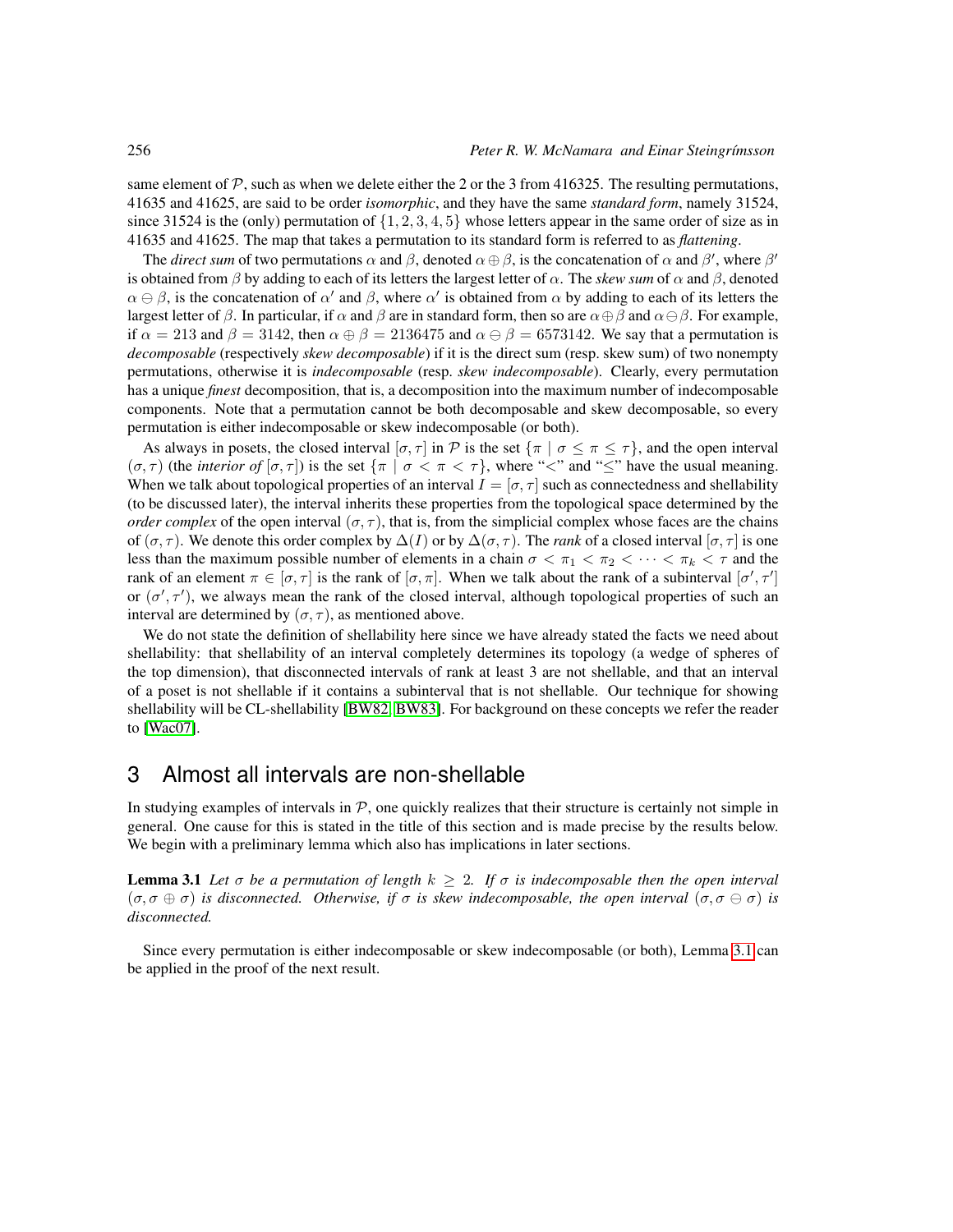*The topology of the permutation pattern poset* 257

**Theorem 3.2** *Given a permutation*  $\sigma$ , let  $P(n)$  *be the probability that the interval*  $[\sigma, \tau]$  *has a non-trivial disconnected subinterval, where* τ *is a randomly chosen permutation of length* n*. Then*

$$
\lim_{n \to \infty} P(n) = 1.
$$

*Thus almost all intervals*  $[\sigma, \tau]$  *in*  $\mathcal P$  *are not shellable.* 

### <span id="page-4-0"></span>4 Disconnectivity of intervals

Clear examples of non-shellable intervals [ $\sigma, \tau$ ] are those for which ( $\sigma, \tau$ ) is disconnected with  $|\tau| - |\sigma|$  > 3. See Figures [1.1](#page-2-0) and [4.1](#page-4-1) for such examples. In fact, for intervals of rank exactly 3, shellability of  $(\sigma, \tau)$ is equivalent to connectivity since  $\Delta(\sigma, \tau)$  is just a graph, that is, one-dimensional. Moreover, if an interval contains a subinterval that is not shellable, then it is itself not shellable [Bjö80, Prop. 4.2], as mentioned above, leading to further relevance of disconnected intervals. For example, the open interval  $(123, 1342675)$  is connected, but its open subinterval  $(1342, 1342675)$  is not, and thus  $(123, 1342675)$ is not shellable. In fact, "most" non-shellable intervals violate shellability because they contain a nontrivial disconnected subinterval, an assertion made precise by Theorem [3.2.](#page-3-2) Also compare Theorem [5.4,](#page-7-0) which shows that, in the case of layered permutations, any non-shellable interval contains a non-trivial disconnected subinterval. In summary, if we are to study shellability in the permutation pattern poset, the study of disconnectivity is a natural place to start.

The first examples of disconnected intervals  $(\sigma, \tau)$  with  $|\tau| - |\sigma| \geq 3$  occur when  $|\tau| = 6$ . One such example is shown in Figure [4.1](#page-4-1) and others follow from Lemma [3.1,](#page-3-1) such as [321, 321  $\oplus$  321].



<span id="page-4-1"></span>Fig. 4.1: The interval [123, 351624]

#### *4.1 Preservation of disconnectivity under augmentation*

<span id="page-4-2"></span>In practice, many disconnected intervals are of the form  $(\alpha \oplus \sigma, \alpha \oplus \tau)$  for some disconnected interval  $(\sigma, \tau)$ . Our next result explains this phenomenon. Its proof, which is certainly not trivial, relies on a classification of disconnected intervals in  $\mathcal{P}$ ; this classification is omitted from this extended abstract but can be found in [\[MS\]](#page-11-9).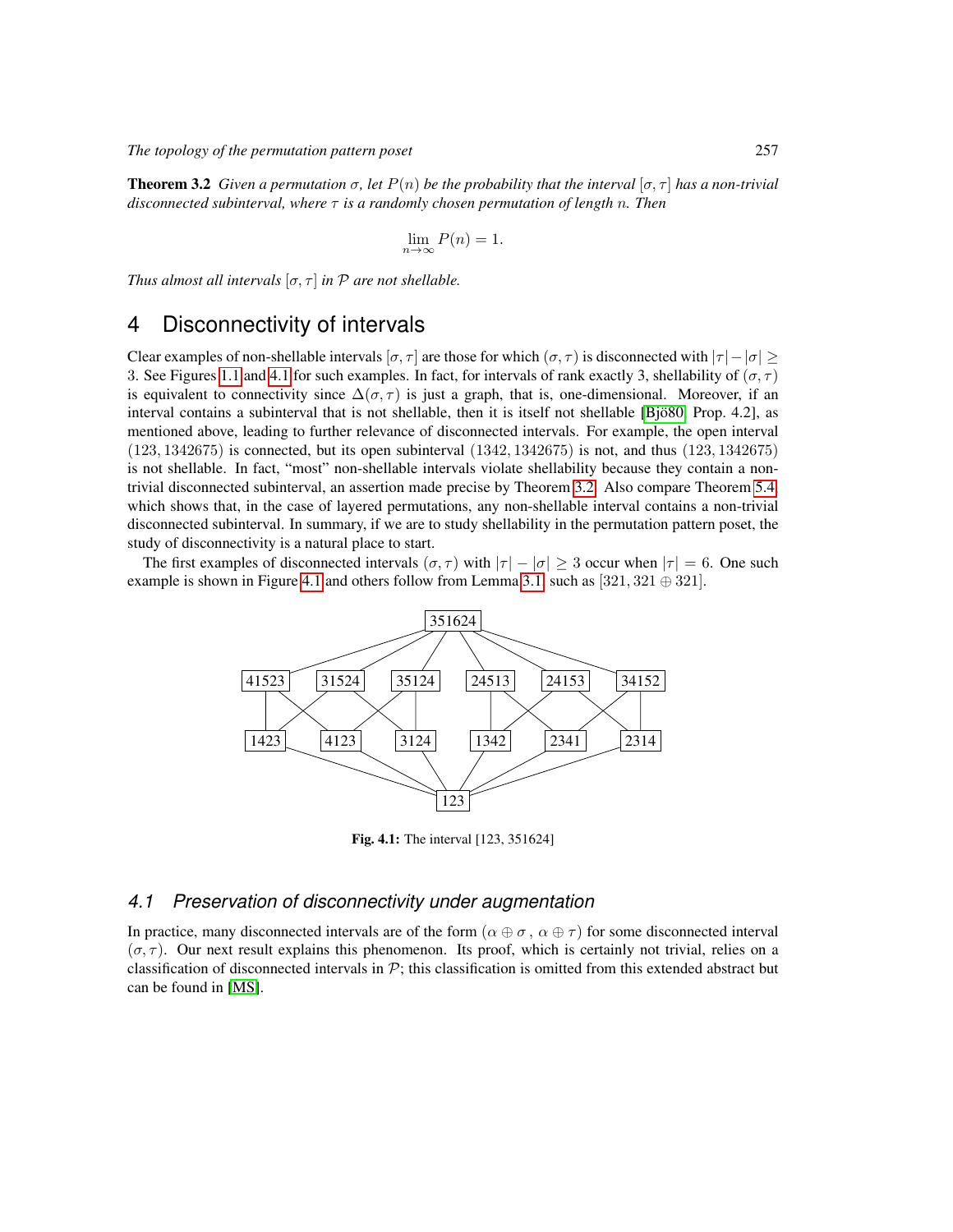**Theorem 4.1** *Suppose*  $(\sigma, \tau)$  *is a disconnected interval. Then for any permutation*  $\alpha$ *, the open interval*  $(\alpha \oplus \sigma, \alpha \oplus \tau)$  *is also disconnected.* 

Applying certain involutions to permutations, we can show the following variants of Theorem [4.1.](#page-4-2)

<span id="page-5-0"></span>**Corollary 4.2** *Suppose*  $(σ, τ)$  *is a disconnected interval. Then for any permutation*  $α$ *, all of the following augmentations of*  $(\sigma, \tau)$  *are also disconnected:* 

 $(\alpha \oplus \sigma, \alpha \oplus \tau); \quad (\alpha \ominus \sigma, \alpha \ominus \tau); \quad (\sigma \oplus \alpha, \tau \oplus \alpha); \quad (\sigma \ominus \alpha, \tau \ominus \alpha).$ 

*Consequently, any sequence of augmentations from these four types preserves disconnectivity.*

Combined with Lemma [3.1](#page-3-1) for example, Corollary [4.2](#page-5-0) allows us to easily generate infinite classes of disconnected intervals.

Our "augmentation" terminology does not mean to suggest that the intervals themselves are larger, just that the top and bottom elements of the corresponding closed intervals are longer.

#### *4.2 Isomorphism under augmentation*

While Corollary [4.2](#page-5-0) shows that disconnectivity is preserved under augmentation, under certain conditions we actually get an isomorphism, as we now show.

<span id="page-5-1"></span>**Theorem 4.3** *Consider an interval* [ $\sigma$ ,  $\tau$ ] *and let*  $\alpha$  *and*  $\gamma$  *be indecomposable permutations and*  $\beta$  *and*  $\delta$ *be skew indecomposable permutations.*

- *a. If*  $\alpha \oplus \sigma \leq \tau$ *, then*  $[\sigma, \tau] \cong [\alpha \oplus \sigma, \alpha \oplus \tau]$ *.*
- *b. If*  $\beta \ominus \sigma \not\leq \tau$ *, then*  $[\sigma, \tau] \cong [\beta \ominus \sigma, \beta \ominus \tau]$ *.*
- *c. If*  $\sigma \oplus \gamma \nless \tau$ *, then*  $[\sigma, \tau] \cong [\sigma \oplus \gamma, \tau \oplus \gamma]$ *.*
- *d. If*  $\sigma \ominus \delta \nless T$ , *then*  $[\sigma, \tau] \cong [\sigma \ominus \delta, \tau \ominus \delta]$ .

In words, each part says that the interval  $[\sigma, \tau]$  is isomorphic to its augmentation when the augmented interval does not intersect [ $\sigma$ ,  $\tau$ ]. For example, referring to Figure [4.1,](#page-4-1) since  $1 \oplus 123 = 1234 \nleq 351624$ , we get [123, 351624]  $\cong$  [1234, 1462735]. In fact, the isomorphism simply sends  $\pi$  to  $1 \oplus \pi$ .

As in Corollary [4.2,](#page-5-0) a sequence of the augmentations from Theorem [4.3](#page-5-1) preserves isomorphism as long as the relevant conditions are satisfied. For example, for  $\alpha$  and  $\gamma$  indecomposable, we get that  $[\sigma, \tau] \cong [\alpha \oplus \sigma \oplus \gamma, \alpha \oplus \tau \oplus \gamma]$  as long as  $\alpha \oplus \sigma \not\leq \tau$  and  $\alpha \oplus \sigma \oplus \gamma \not\leq \alpha \oplus \tau$ , with the latter condition being equivalent to  $\sigma \oplus \gamma \not\leq \tau$ . For example,

$$
[321, 321 \oplus 321] \cong [312 \oplus 321 \oplus 231, 312 \oplus 321 \oplus 321 \oplus 231].
$$

Theorem [4.3\(](#page-5-1)a) does not identify all isomorphisms of the form  $[\sigma, \tau] \cong [\alpha \oplus \sigma, \alpha \oplus \tau]$ . As a basic example, we have  $[1, 12] \cong [12, 123]$ . The same is true even if we restrict to disconnected intervals, with [1324, 1365724]  $\cong$  [1 ⊕ 1324, 1 ⊕ 1365724] serving as an example. Looking at this latter isomorphism, one might wonder if it is often the case that

$$
[1^r \oplus \sigma, 1^r \oplus \tau] \cong [1^{r+1} \oplus \sigma, 1^{r+1} \oplus \tau]
$$

<span id="page-5-2"></span>for sufficiently large r, where  $1^r$  denotes  $1 \oplus 1 \oplus \cdots \oplus 1$  with r copies of 1. The next result shows that intervals  $[1^r \oplus \sigma, 1^r \oplus \tau]$  eventually stabilize as r increases.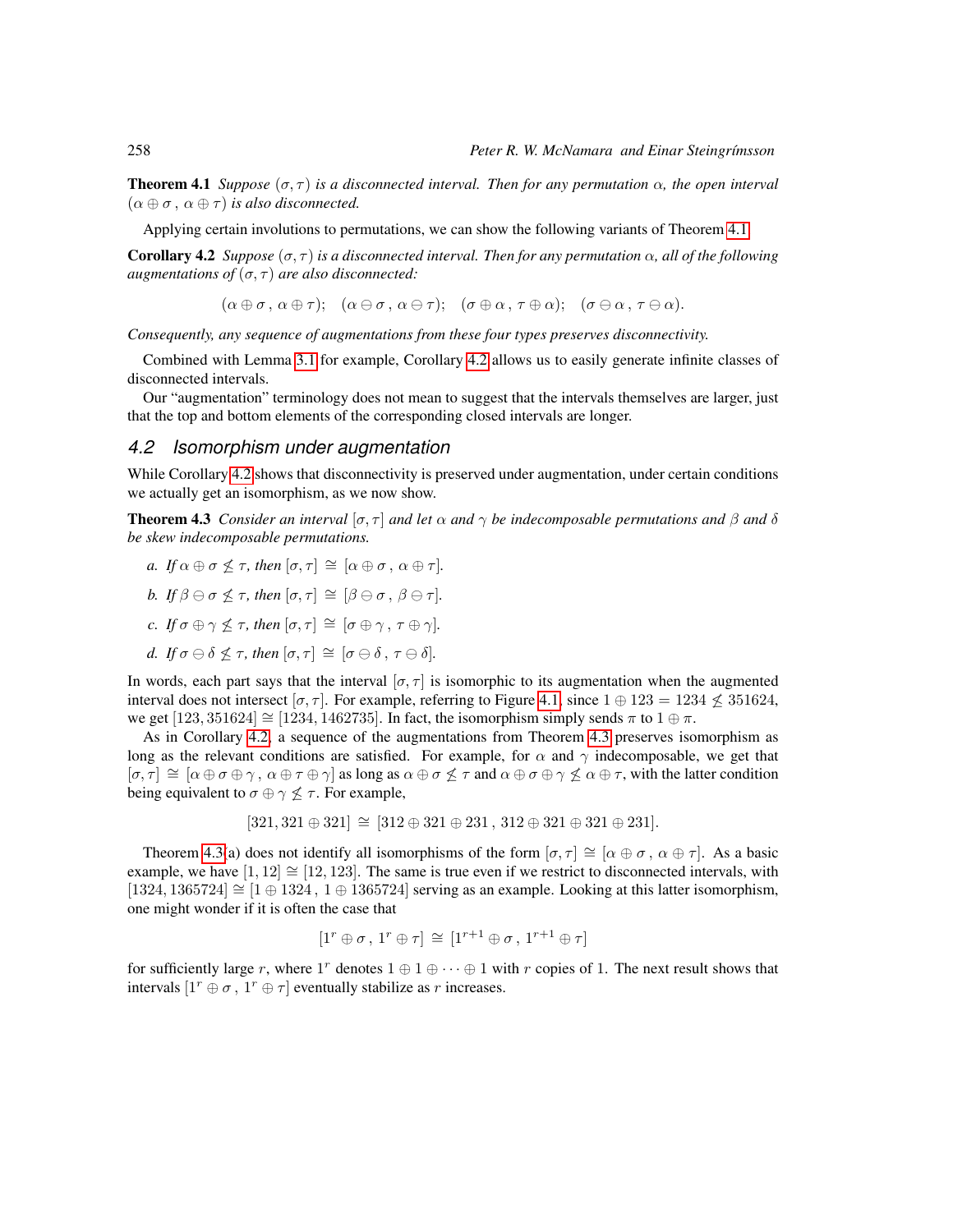**Proposition 4.4** *For any interval*  $[\sigma, \tau]$ *, we have* 

<span id="page-6-1"></span>
$$
[1^r \oplus \sigma, 1^r \oplus \tau] \cong [1^{r+1} \oplus \sigma, 1^{r+1} \oplus \tau]
$$
\n(4.1)

*whenever*  $r \ge |\tau| - |\sigma| - 1$ . In fact, if  $\tau$  takes the form  $1<sup>s</sup> \oplus \tau'$  for some  $\tau'$ , then [\(4.1\)](#page-6-1) holds whenever  $r \ge |\tau| - |\sigma| - s - 1.$ 

The bound on r in Proposition [4.4](#page-5-2) is sharp in the sense that there exist cases where  $[1^r \oplus \sigma, 1^r \oplus \tau]$ and  $[1^{r+1} \oplus \sigma, 1^{r+1} \oplus \tau]$  are not isomorphic when  $r = |\tau| - |\sigma| - s - 2$ . One example with  $s = 0$  is given by  $[\sigma, \tau] = [132, 213465]$  since

$$
[1 \oplus 132], 1 \oplus 213465] \ncong [1 \oplus 1 \oplus 132], 1 \oplus 1 \oplus 213465].
$$

# <span id="page-6-0"></span>5 Layered permutations and generalized subword order

The goal of this section is to completely determine disconnectivity and shellability conditions for intervals of layered permutations. In contrast with Theorem [3.2,](#page-3-2) we will give an infinite class of intervals that are shellable. In fact, our technique will carry through to the more general case of intervals  $[u, w]$  in generalized subword order when the ordering on the alphabet  $P$  consists of a rooted forest. We begin with the necessary preliminaries.

Definition 5.1 *A permutation is said to be* layered *if the letters of each component of its finest decomposition are decreasing.*

For example,  $32165798 = 321 \oplus 21 \oplus 1 \oplus 21$  is layered. We see that every layered permutation is uniquely determined by its composition of layer lengths; it will be helpful for think of layered permutations in terms of these compositions.

To put these compositions in a more general setting, let  $P$  be a poset and let  $P^*$  denote the set of finite words in the alphabet consisting of the elements of  $P$ . We define generalized subword order on  $P^*$  as follows.

**Definition 5.2** Let P be a poset. For  $u, w \in P^*$ , we write  $u \leq w$  and say that u is less than or equal to w *in* generalized subword order *if there exists a subword*  $w(i_1)w(i_2)\cdots w(i_k)$  *of the same length as u such that*

$$
u(j) \leq_P w(i_j)
$$
 for all j with  $1 \leq j \leq k$ .

Note that we compare  $u(j)$  and  $w(i_j)$  in the inequality above according to the partial order P. For example, if P is an antichain, then generalized subword order on  $P^*$  is equivalent to ordinary subword order. More importantly for us, if P is the usual order  $\mathbb P$  on the positive integers, then generalized subword order amounts to pattern containment order on layered permutations. For example, with  $P = \mathbb{P}$ , that  $112 \leq 3212$  in generalized subword order is equivalent to the inequality  $1 \oplus 1 \oplus 21 \leq 321 \oplus 21 \oplus 1 \oplus 21$ for layered permutations, *i.e.*,  $1243 \leq 32165798$ .

We will work in the language of generalized subword order throughout the remainder of this section, referring to layered permutations, or equivalently to the  $P = \mathbb{P}$  case, from time to time. Let us introduce some new notation and translate some of our previous notation and terminology to this generalized subword setting. We will use P throughout to denote our ordered alphabet, and let  $P_0$  denote P with a bottom element 0 adjoined. We will typically use u and w in place of  $\sigma$  and  $\tau$ , and |w| will denote the *rank* of w in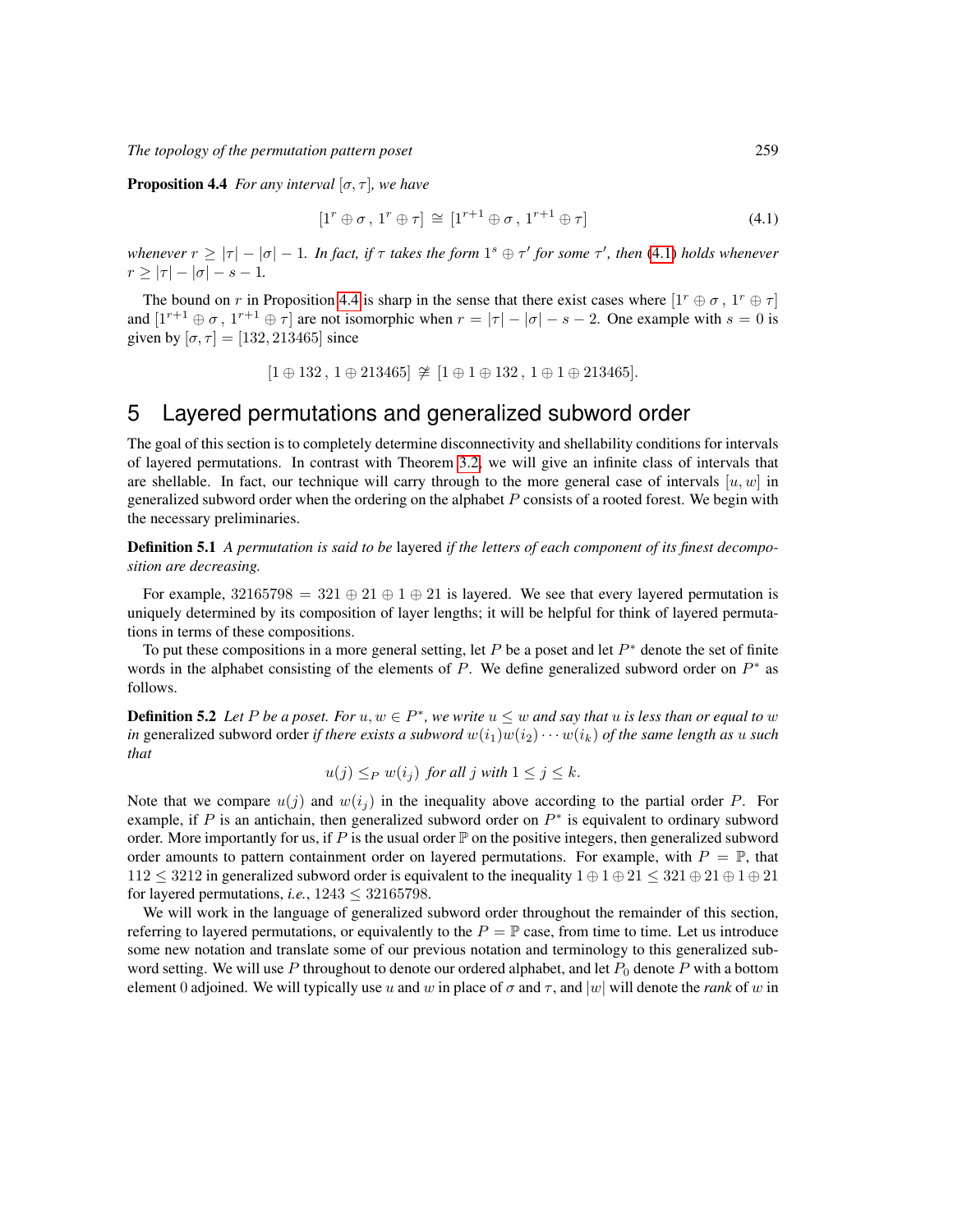$P^*$ , which is equal to the sum of the ranks of the letters of w in  $P_0$ . For example, with  $P = \mathbb{P}$ ,  $|3212| = 8$ , which is consistent with the notation  $|32154687| = 8$  for the corresponding layered permutation. Ranks are defined in the usual way in  $P_0$  since we will hereafter restrict to the case where  $P$  is a *rooted forest*, meaning that it consists of a disjoint union of trees, each rooted at a unique bottom element. Equivalently, every element of  $P_0$  except 0 covers exactly one element. Note that P being a rooted forest includes the cases when  $P$  is an antichain or a chain.

<span id="page-7-1"></span>**Theorem 5.3** Let P be a rooted forest, and let  $u, w \in P^*$  with  $|w| - |u| \geq 3$ . Then  $(u, w)$  is disconnected *if and only if* u and w are the concatenations  $u = (v_1, a, v_2)$  and  $w = (v_1, a, a, v_2)$  *for some letter*  $a \in P$ *and for*  $v_1, v_2 \in P^*$ *.* 

Note that this result implies that for an interval  $[\sigma, \tau]$  of layered permutations with  $|\tau| - |\sigma| \geq 3$ to be disconnected, the composition of  $\sigma$  is obtained from the composition of  $\tau$  by deleting a component that has size at least 3 and that is equal to its preceding component in  $\tau$ . An example of this is [215436, 215438769], with corresponding compositions 231 and 2331, respectively.

As in Theorem [3.2,](#page-3-2) we know that if an interval contains a non-trivial disconnected subinterval, then it is not shellable. It is natural to ask which intervals  $[u, w]$  in  $P^*$  without such disconnected subintervals are shellable. Our second main result of this section tells us that when  $P$  is a rooted forest, all such intervals are shellable. This result is a companion to a result from [\[MS12\]](#page-11-8), which states that if  $P_0$  is finite and has rank at most 2, then any interval in  $P^*$  is shellable.

We will prove shellability using the notion of CL-shellability, introduced by Björner and Wachs [\[BW82\]](#page-10-2), where it is called "L-shellability" and where chains are read from top to bottom. We will follow what is now the customary definition of CL-shellability from [\[BW83\]](#page-11-10), where chains are instead read from bottom to top. Because our chain labeling will be read from top to bottom, we will actually show that the dual of the interval  $[u, w]$  is CL-shellable and hence shellable; this implies the shellability of  $[u, w]$  since the order complex of  $[u, w]$  is clearly isomorphic to that of its dual. In this case, we say that  $[u, w]$  is *dual CL-shellable*. Readers interested in an exposition of CL-shellability (and a wealth of other information about poset topology) are referred to [\[Wac07\]](#page-11-11).

<span id="page-7-0"></span>Theorem 5.4 *Let* P *be a rooted forest. Suppose an interval* [u, w] *in* P <sup>∗</sup> *does not contain a non-trivial disconnected subinterval. Then* [u, w] *is dual CL-shellable.*

For example, with  $P = \mathbb{P}$ , we can use Theorem [5.3](#page-7-1) to check that [131, 33121] has no disconnected subintervals, and so it is dual CL-shellable.

It will be helpful to introduce and give relevant terminology for the chain labeling we use since there is some trickery involved. A natural chain labeling of  $[u, w]$  would label the edge  $v' \to v$  along C by the position in  $w$  that is decreased. If there is a choice of positions that will both yield  $v$ , then we choose the smaller label. For example, with  $P = \mathbb{P}$  and using 0 as a placeholder for a deleted letter,

$$
3212 \xrightarrow{1} 2212 \xrightarrow{2} 2112 \xrightarrow{2} 2012 \xrightarrow{1} 1012. \tag{5.1}
$$

This is exactly the labeling used in [\[SV06\]](#page-11-5), and we will call it the *position labeling*. Unfortunately, this labeling is too simple to give a CL-labeling, as illustrated by Figure [5.1\(](#page-8-1)a) for the case  $P = \mathbb{P}$ , where all three maximal chains are weakly increasing from top to bottom. To rectify this situation, we make the following special modification to the position labeling. Suppose  $w \to v \to u$  and w has a consecutive sequence of b's that is maximal under inclusion, where b is an element of rank 2 in  $P_0$ . Since P is a rooted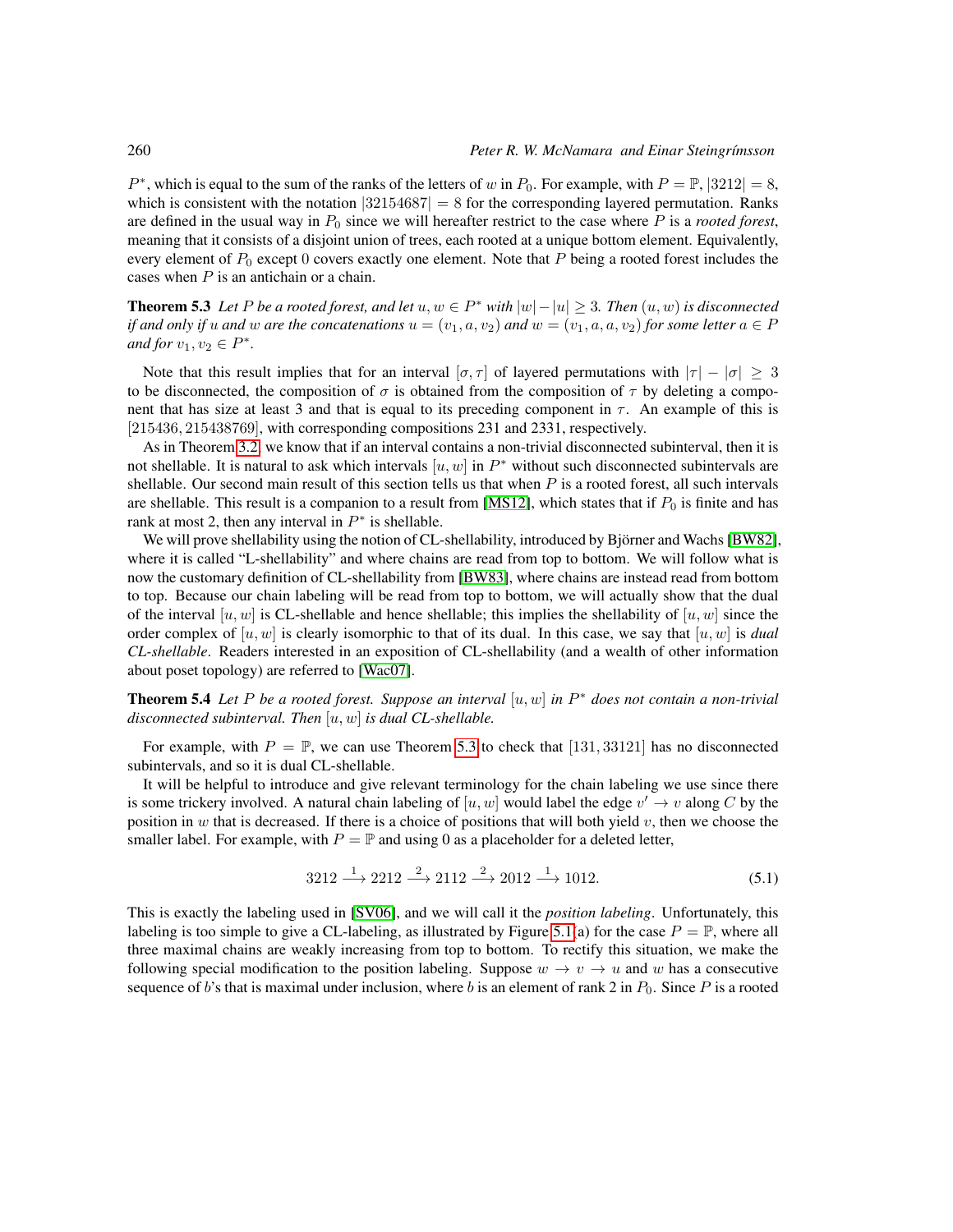*The topology of the permutation pattern poset* 261



<span id="page-8-1"></span>Fig. 5.1: Labeling according to the position decreased as in (a) can result in more than one increasing chain. In this case, we modify the labels so that only the chain that deletes the leftmost 2 has increasing labels, as in (b).

forest, b covers a unique element a in P, and a is a minimal element of P. Suppose that the i-th of these  $b$ 's in the consecutive sequence in w is decreased to a in going to v and then that a is deleted in going to u. If  $i > 1$ , then change the label k on  $v \to u$  to  $k^-$ , where  $k - 1 < k^- < k$  (if we prefer to be specific,  $k^- = k - 0.5$  will certainly suffice). The result is that only the chain that deletes the leftmost b in the consecutive sequence gets weakly increasing labels from top to bottom in  $[u, w]$ . An example of this modified labeling in the case  $P = \mathbb{P}$  is shown in Figure [5.1\(](#page-8-1)b). While this modification may seem somewhat arbitrary, it is exactly what we need to get a dual CL-labeling. We will call the labeling just described the *modified position labeling*.

As a consequence of shellability, for P a rooted forest, we get that any interval  $[u, w] \in P^*$  that does not contain a non-trivial disconnected subinterval is homotopic to a wedge of  $|\mu(u, w)|$  spheres, each of the top dimension  $|w| - |u| - 2$ . Therefore, we know the homotopy type completely since a formula for  $\mu(u, w)$  is given in [\[SV06\]](#page-11-5). A formula for  $\mu(u, w)$  for general P is the main result of [\[MS12\]](#page-11-8). Modifying this latter formula for the case of decomposable permutations is the subject of the next section.

### <span id="page-8-0"></span>6 The Möbius function of decomposable intervals

Suppose  $\tau$  is a decomposable permutation and let  $\tau = \tau_1 \oplus \cdots \oplus \tau_t$  be its finest decomposition throughout this section, referring to the  $\tau_i$  as the *components* of  $\tau$ . Results in [\[BJJS11,](#page-10-0) Prop. 1 and 2] give recurrences that reduce the computation of the Möbius function  $\mu(\sigma, \tau)$  to Möbius function calculations of the form  $\mu(\sigma', \tau')$  where  $\tau'$  is a single component of  $\tau$  and  $\sigma'$  is a direct sum of consecutive components of  $\sigma$ . For example, a corollary of these results of [\[BJJS11\]](#page-10-0) is that if  $\sigma$  is indecomposable, then  $\mu(\sigma, \tau)$  is either 0 or  $\pm \mu(\sigma, \tau_1)$ , depending on the form of  $\tau$ .

A disadvantage of the results of [\[BJJS11\]](#page-10-0) is that the recurrences are given in the form of two different propositions, one for the case  $\tau_1 = 1$  and one for  $\tau_1 > 1$ ; the formulas for  $\mu(\sigma, \tau)$  in the two propositions look very different and neither is simple. We now state our new formula, which replaces the two propositions by a single recursive expression for  $\mu(\sigma, \tau)$ .

<span id="page-8-2"></span>**Theorem 6.1** *Consider permutations*  $\sigma$  *and*  $\tau$  *and let*  $\tau = \tau_1 \oplus \cdots \oplus \tau_t$  *be the finest decomposition of*  $\tau$ *.*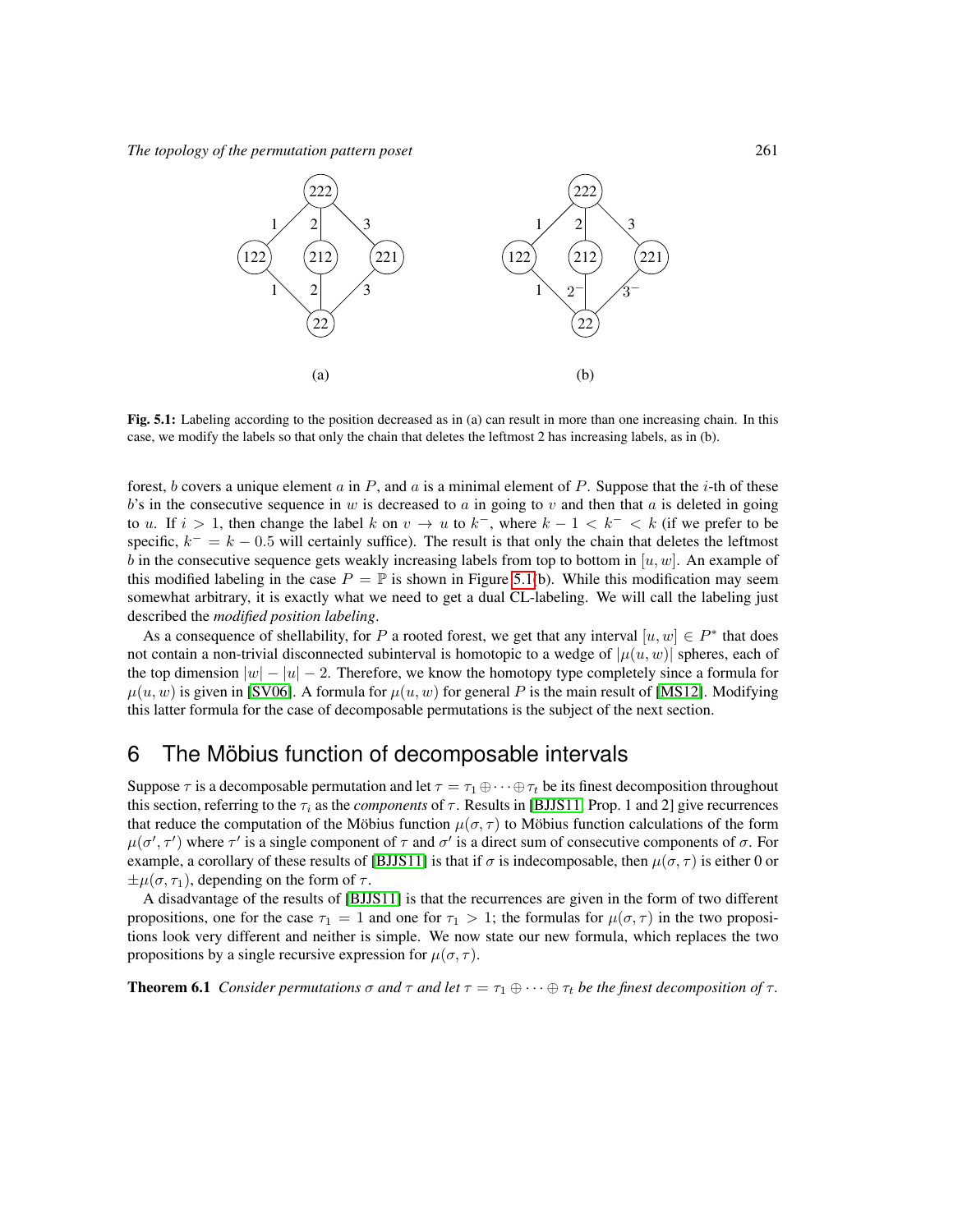*Then*

$$
\mu(\sigma,\tau) = \sum_{\sigma=\varsigma_1\oplus\ldots\oplus\varsigma_t} \prod_{1\leq m\leq t} \left\{ \begin{array}{ll} \mu(\varsigma_m,\tau_m) + 1 & \text{if } \varsigma_m = \emptyset \text{ and } \tau_{m-1} = \tau_m, \\ \mu(\varsigma_m,\tau_m) & \text{otherwise,} \end{array} \right. \tag{6.1}
$$

*where the sum is over all direct sums*  $\sigma = \varsigma_1 \oplus \ldots \oplus \varsigma_t$  *such that*  $\emptyset \leq \varsigma_m \leq \tau_m$  *for all*  $1 \leq m \leq t$ *.* 

The condition  $\tau_{m-1} = \tau_m$  is considered false when  $m = 1$  since  $\tau_0$  does not exist. Theorem [6.1](#page-8-2) is inspired by, and is an exact analogue of, the formula from [\[MS12\]](#page-11-8) for the Möbius function for generalized subword order. Unfortunately, we have not been able to find a way to obtain Theorem [6.1](#page-8-2) as an application of the formula for generalized subword order. Instead, our proof of Theorem [6.1](#page-8-2) works by showing that it gives the same recursive expressions for  $\mu(\sigma, \tau)$  as the propositions of [\[BJJS11\]](#page-10-0).

**Example 6.2** *To see Theorem [6.1](#page-8-2) in action, let us compute*  $\mu(12, 24136857) = \mu(12, 2413 \oplus 2413)$ *. It is straightforward to compute by hand that*  $\mu(12, 2413) = 3$  *and*  $\mu(1, 2413) = -3$ *. We also know that*  $\mu(\emptyset, \tau) = 0$  *for any*  $\tau > 1$ *. On the other hand,* [12, 2413⊕2413] *has 62 elements and 223 edges, meaning that computing* µ(12, 24136857) *directly is a much less pleasant exercise. Instead, applying Theorem [6.1,](#page-8-2) there are three terms in the sum:*

- 12 = 1 ⊕ 1 *contributes* µ(1, 2413)µ(1, 2413) = 9*;*
- 12 = ∅ ⊕ 12 *contributes* µ(∅, 2413)µ(12, 2413) = 0*;*
- 12 = 12 ⊕ ∅ *contributes* µ(12, 2413)(µ(∅, 2413) + 1) = 3*, with the* +1 *arising because we have*  $\varsigma_2 = \emptyset$  *and*  $\tau_1 = \tau_2$ .

*Therefore*  $\mu$ (12, 24136857) = 12*.* 

### <span id="page-9-0"></span>7 Open problems

#### *7.1 Non-shellable intervals without disconnected subintervals*

In view of Theorem [5.4,](#page-7-0) it is natural to ask if there exist intervals  $[\sigma, \tau]$  that are not shellable but have no non-trivial disconnected subintervals. While we do not have a good way to test shellability computationally, we can test whether a poset is Cohen-Macaulay, *i.e.*, whether all the homology is in the top dimension, which is implied by shellability. The first intervals  $[\sigma, \tau]$  that have no non-trivial disconnected subintervals but are not Cohen-Macaulay, and thus not shellable, occur when  $|\tau| = 7$ . One such example is [123, 3416725]. It would be interesting to determine if there is something simple about the structure of such intervals that implies their non-shellability.

#### *7.2 Separable permutations*

By Theorem [5.4,](#page-7-0) we know that an interval of layered permutations of rank at least 3 is shellable if and only if it does not contain any non-trivial disconnected subintervals. Does the same property hold for any larger class of intervals? It does not hold in general for  $[\sigma, \tau]$ , and not even with  $\sigma$  and  $\tau$  decomposable, since  $[1 \oplus 123, 1 \oplus 3416725]$  is not shellable but has no non-trivial disconnected subintervals. Moreover, the interval  $[1 \oplus 123, 1 \oplus 3416725]$  is *not* isomorphic to [123, 3416725], so the non-shellability of the former interval is not a trivial consequence of the non-shellability of the latter one (where 3416725 is indecomposable).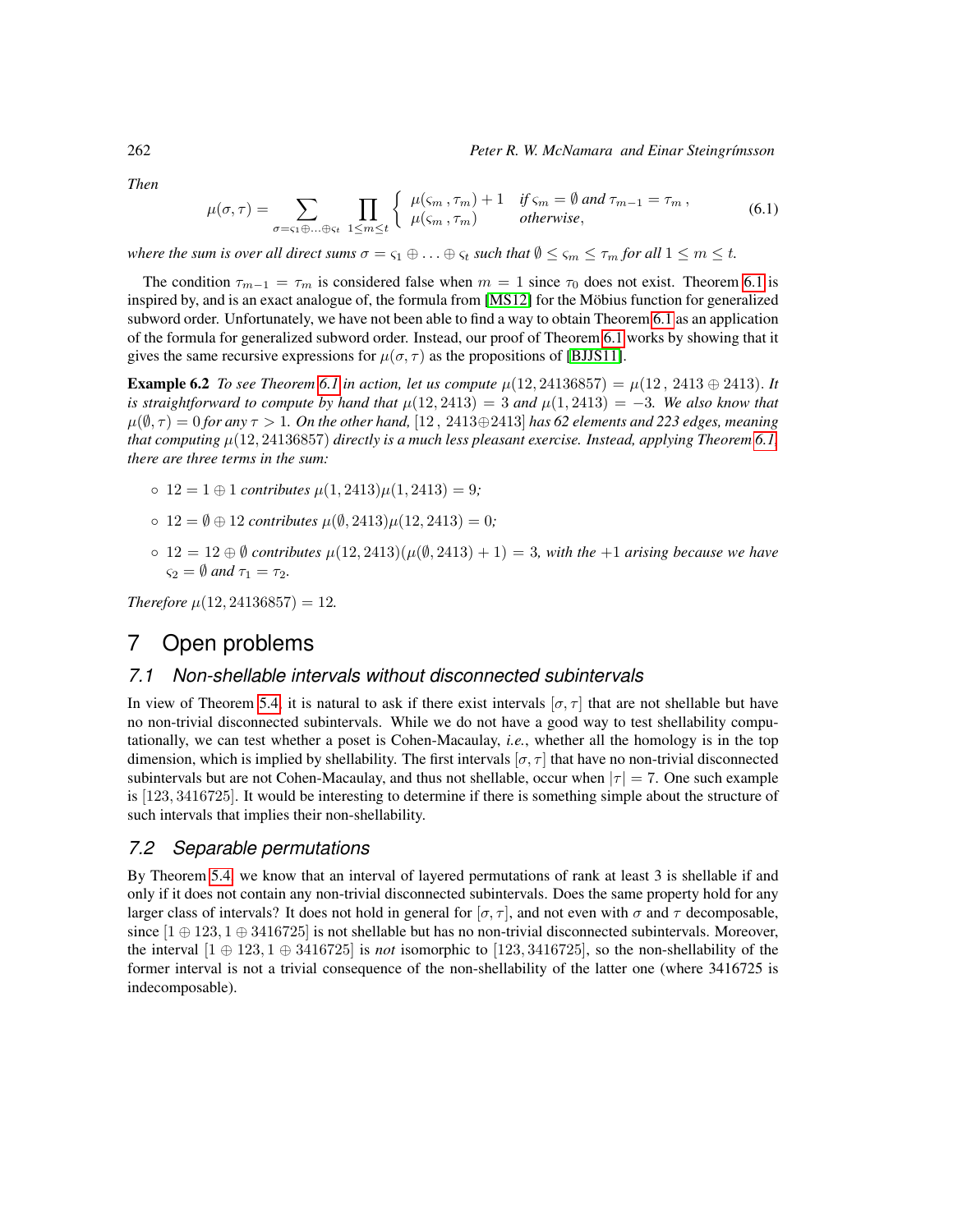Layered permutations are special cases of *separable* permutations. A permutation is separable if it can be generated from the permutation 1 by successive sums and skew sums. In other words, a permutation is separable if it is equal to 1 or can be expressed as the sum or skew sum of separable permutations. For example,  $52143 = 1 \ominus ((1 \ominus 1) \oplus (1 \ominus 1))$ . Equivalently, a permutation is separable if it avoids the patterns 2413 and 3142 (see [\[BBL98\]](#page-10-3)). Consequently, if  $\tau$  is separable, then any  $\sigma < \tau$  is also separable.

<span id="page-10-4"></span>**Conjecture 7.1** An interval  $[\sigma, \tau]$  of separable permutations with  $|\tau| - |\sigma| \geq 3$  is shellable if and only if *it has no non-trivial disconnected subintervals.*

It was shown in [\[BJJS11,](#page-10-0) Cor. 24 and 25] that for a separable permutation  $\tau$ , the Möbius function  $\mu(1,\tau)$  can only take the values 0, 1 and -1, and that the same is true of  $\mu(\sigma,\tau)$  if  $\sigma$  occurs precisely once in  $\tau$ . If true, Conjecture [7.1](#page-10-4) would therefore imply that, for such  $\sigma$  and  $\tau$ , intervals  $[1, \tau]$  and  $[\sigma, \tau]$  are each either contractible or homotopy equivalent to a single sphere (of dimension  $|\tau| - 3$  and  $|\tau| - |\sigma| - 2$ , respectively).

As discussed at the start of Section [4,](#page-4-0) the "only if" direction of Conjecture [7.1](#page-10-4) is known and the "if" direction holds for  $[\sigma, \tau]$  of rank 3. As other evidence in favor of the "if" direction, we have found, by computer tests, that all such intervals with  $|\tau| \leq 9$  are Cohen-Macaulay. A weaker condition than  $[\sigma, \tau]$ being Cohen-Macaulay is that the Möbius function alternates in sign, *i.e.*, the sign of every subinterval of  $[\sigma, \tau]$  is  $(-1)^r$  where r is the rank of the subinterval [\[Sta86,](#page-11-12) [Sta12,](#page-11-13) Prop. 3.8.11]. We have checked that if  $[\sigma, \tau]$  has no non-trivial disconnected subintervals, then the Möbius function of  $[\sigma, \tau]$  alternates in sign whenever  $|\tau| \leq 10$  and also for  $|\sigma| = 7$  when  $|\tau| = 11$ .

In an attempt to extend the proof of Theorem [5.4](#page-7-0) to separable permutations, one might first try to extend the "if" direction of Theorem [5.3.](#page-7-1) Such an extension does exist, and follows from Lemma [3.1](#page-3-1) and Corollary [4.2](#page-5-0)

<span id="page-10-5"></span>**Lemma 7.2** Let  $\sigma$  and  $\tau$  be separable permutations with  $|\tau| - |\sigma| \geq 3$ . Suppose  $\tau$  has a contiguous *subword of contiguous letters that, after flattening, takes the form*  $\pi \oplus \pi$  *with*  $\pi$  *indecomposable or*  $\pi \ominus \pi$ *with* π *skew indecomposable. Suppose* σ *is obtained from* τ *by removing one of these copies of* π*. Then*  $(\sigma, \tau)$  *is disconnected.* 

We can also ask if the converse of Lemma [7.2](#page-10-5) is also true, although in the layered case the corresponding statement was not needed in the proof of Theorem [5.4.](#page-7-0)

#### **References**

- <span id="page-10-3"></span>[BBL98] Prosenjit Bose, Jonathan F. Buss, and Anna Lubiw. Pattern matching for permutations. *Inform. Process. Lett.*, 65(5):277–283, 1998.
- <span id="page-10-0"></span>[BJJS11] Alexander Burstein, Vít Jelínek, Eva Jelínková, and Einar Steingrímsson. The Möbius function of separable and decomposable permutations. *J. Combin. Theory Ser. A*, 118(8):2346–2364, 2011.
- <span id="page-10-1"></span>[Bjö80] Anders Björner. Shellable and Cohen-Macaulay partially ordered sets. *Trans. Amer. Math. Soc.*, 260(1):159–183, 1980.
- <span id="page-10-2"></span>[BW82] Anders Björner and Michelle Wachs. Bruhat order of Coxeter groups and shellability. Adv. in *Math.*, 43(1):87–100, 1982.